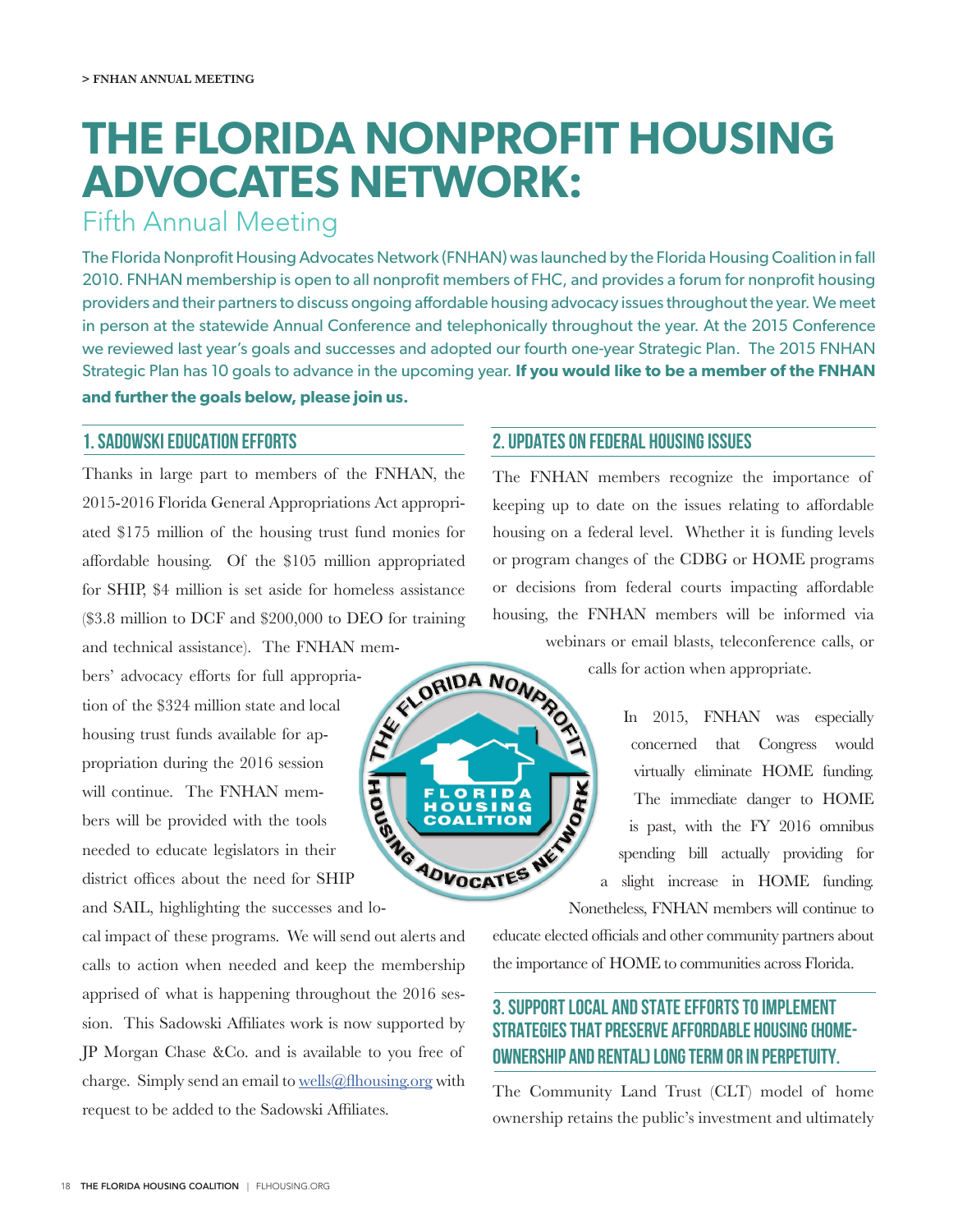creates a permanent supply of affordable housing for generations to come. The Florida Community Land Trust Institute, a program of the Florida Housing Coalition, produced a new edition of the Florida CLT Primer in 2015, with the collaboration of FNHAN members and funding from BankUnited and Florida Community Bank. In collaboration with our FNHAN members, we will use the newly updated Florida CLT Primer to help make the case for the CLT model for both homeownership and rental housing in communities across Florida.

Long term and permanent rental housing is critically needed in Florida. The Shimberg Center estimates that

between 1993 and 2012, Florida lost more than 52,000 assisted housing units in 600+ properties. Additionally, up to 47,000 affordable rental units may be lost over the next 15 years due to expiring subsidies or mortgage/ land use restrictions. Preservation is not only less expensive per unit than new construction, it allows the elderly and people with disabilities to live in a non-institutionalized environment. Federal and state support for affordable housing preservation is dwindling, but

FNHAN members will continue to advocate for long term affordability of both new and existing rental developments.

#### 4. Advocate for Nonprofits and serving the needs of Florida's most vulnerable populations in FHFC's QAP and Requests for Applications

The Universal Application has been replaced with a process of RFAs by the FHFC. The RFA process is more favorable for mission-based nonprofit developers, since many RFAs are tailored to specific development types, targeted populations, and geographic areas. Most RFA workshops are now accessible telephonically, increasing accessibility for nonprofits. FNHAN members will work together to advocate for a process that expands



the supply of units for vulnerable populations and continues to improve access to capital for mission based nonprofits that permanently house extremely low income populations and those that would otherwise be homeless

#### 5. Make Recommendations for Assisting Homeowners in Foreclosure

In 2014 Florida had the nation's highest share of homes with foreclosure filings. Although mortgage delinquencies and foreclosures in Florida have declined since their peak in 2012, foreclosure starts and home repossessions increased in mid-2015 as courts and banks worked through a backlog of distressed properties. The Florida

> Supreme Court is expected to rule soon on whether foreclosures are subject to a statute of limitations, a decision which will affect the pipeline of foreclosure starts in the coming year.

> FNHAN membership includes a number of counseling agencies. A subcommittee will be used to make recommendations including (1) monitoring the use of remaining Hardest Hit funds and reaching out to clients who may be eligible under the new hardship criteria (death, divorce,

disability); and (2) identifying programs and funding sources to assist homeowners at risk of foreclosure after HHF ends in 2017.

#### 6. Promote Fair Housing

In a wave of momentous decisions, the Supreme Court upheld the legal liability theory of disparate impact followed by HUD's adoption of its final rule on Affirmatively Furthering Fair Housing (AFFH). The Florida Housing Coalition and its FNHAN members will work to improve stakeholder participation as the local governments hold public meetings to craft meaningful changes in land use to affirmatively further fair housing opportunity. Inclusionary housing policies should be front